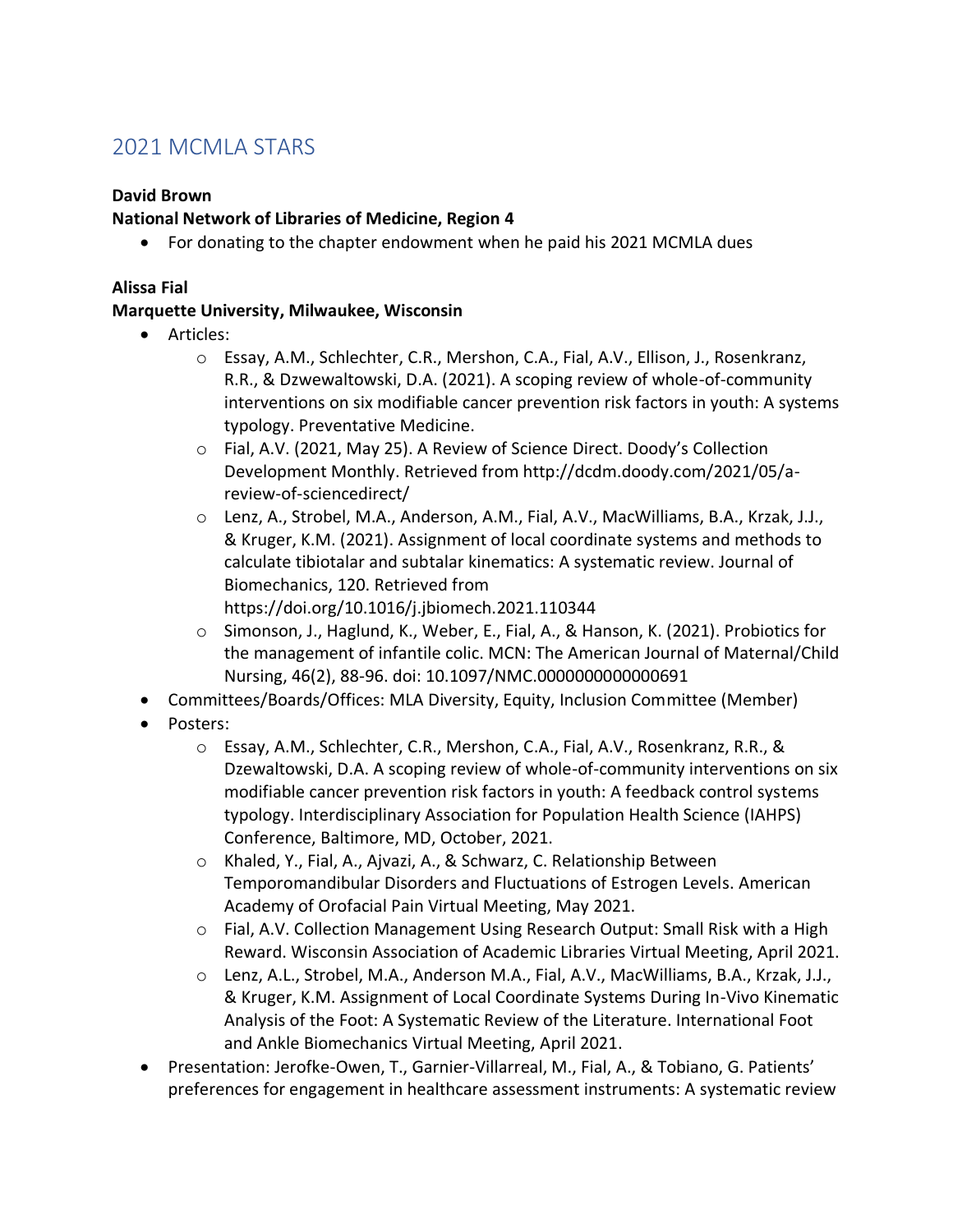of measurement properties. Annual Conference of the Midwest Nursing Research Society, Virtual Meeting, April 2020.

# **Cynthia Flanagan**

# **University of Missouri-Kansas City, Kansas City, Missouri**

- New AHIP membership
- Article: Creating Training for Embedded Librarians. Journal of Hospital Librarianship
- Award: "Best Poster/Lightening Talk MCMLA/Midwest Joint Annual Meeting: Author: Cynthia Flanagan – Big Things in Small Packages: Using Data from Targeted Emails to Facilitate More Concise and Impactful Information Delivery
- Committees/Boards/Offices:
	- $\circ$  Chair of the Membership Committee, Librarians' Council Faculty Welfare and Development Committee
	- o Chair of the Membership Committee
- Presentations: "Big Things in Small Packages: Using Data from Targeted Emails to Facilitate More Concise and Impactful Information Delivery"

# **Elizabeth Kiscaden**

# **Creighton University, Omaha, Nebraska**

• For donating to the chapter endowment when she paid her 2021 MCMLA dues

# **Laura Lipke**

## **A. T. Still University, Baltimore, Maryland**

• For donating to the chapter endowment when she paid her 2021 MCMLA dues

## **Anna Beth Morgan**

## **Mayo Clinic, Rochester, Minnesota**

• For donating to the chapter endowment when she paid her 2021 MCMLA dues

# **Brandon Patterson**

# **University of Utah, Salt Lake City, Utah**

- Articles:
	- o Schvaneveldt, N., Diekema, A., Hopkins, B. & Patterson, B. "New Nurses Apply Only Basic Source Evaluation Criteria But Realize Their Skills Are Lacking: More sophisticated Approaches to Teaching Evaluation Skills Are Required." Health Information and Libraries Journal. Accepted, 7/21/2021.
	- o Patterson, B., & Hull, B. "Pod Save You: Assisting the Transition to Audio-Based Asynchronous Learning." Accepted, 7/16/2021.
	- o Cranz, C., Macali, J., Phengphoo, S., Schvaneveldt, N., & Patterson, B. "Game-Based Quality Improvement Teaching: Using Taters in Nursing Education." Journal of Nursing Education. Accepted, 10/22/2020.
	- o Patterson, B. "AAST VR Sim." Journal of Trauma and Acute Care Surgery. 2021. Accepted, 8/15/2020.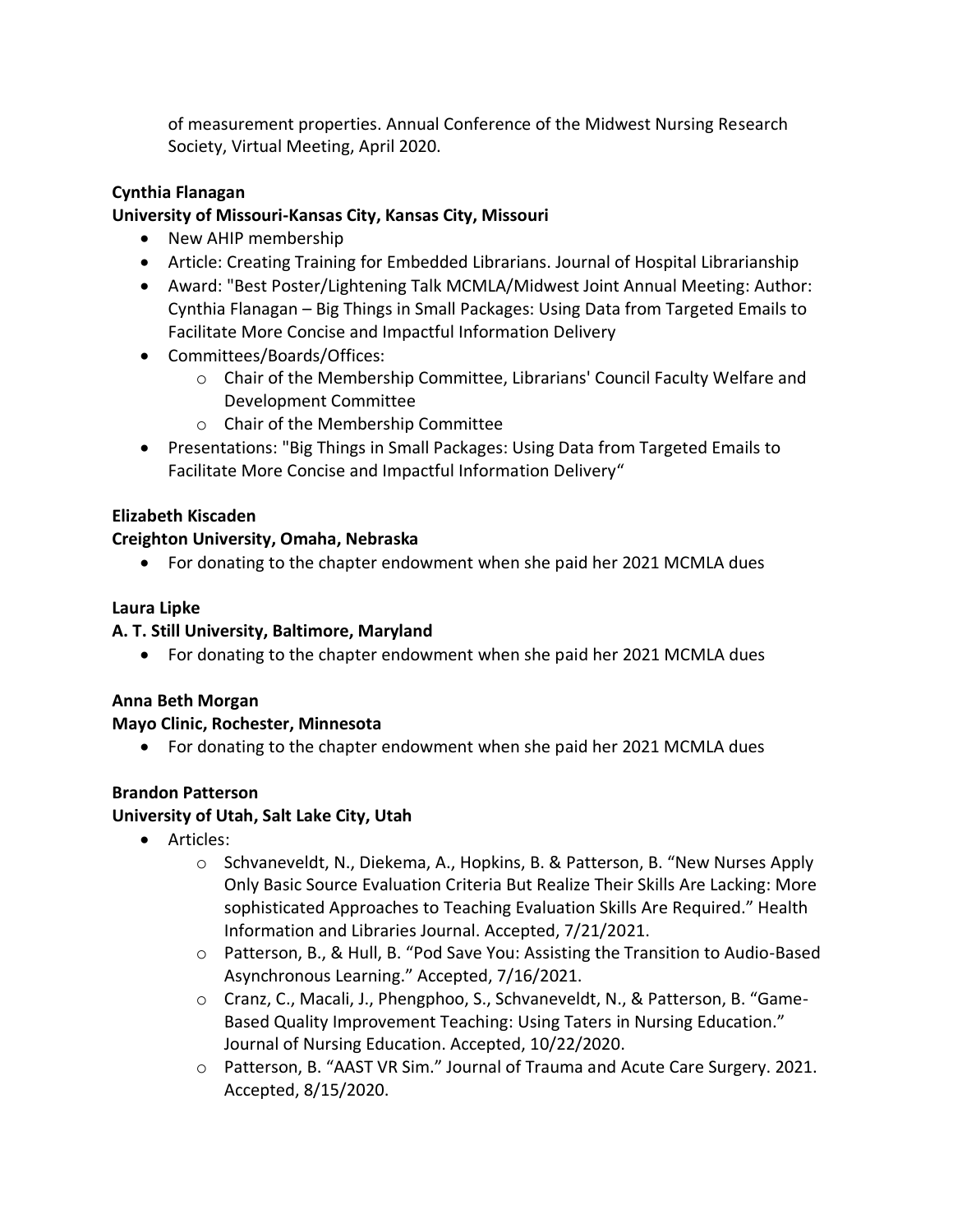- o Samuel, S., Moore, M., Sheriden, H., Sorensen, C. & Patterson, B. "Touring a Data Curation Network Primer: A Focus on Neuroimaging Data." Journal of eScience Librarianship. August 11, 2021.
- o Patterson, B., Clark, L., Egger, M., Martinez, L., & Sanchez-Birkhead, A. "Developing a Web-based Toolkit for New Mothers about Post-Partum Pelvic Floor Health in Collaboration with a Professional Medical Association." Journal of the Medical Library Association. October 2021.
- Awards:
	- o Medical Library Association's Donald A.B. Lindberg Research Fellowship. 2021.
	- o Co-PI with Kerri Shaffer, School of Medicine, University of Utah. Project titled, Implicit Bias in Health Care: Exploring the Upstream and Downstream Effects with Virtual Reality.
- Book: Diekema, A., Hopkins B., Patterson, B. & Schvaneveldt N. "Listening to alumni voices to enhance disciplinary information literacy instruction." Advances in Library Practices in Higher Education: International Perspectives on Improving Student Engagement. Emerald Publishing. 2020.
- Classes:
	- o PBHLT 6320: Qualitative Mixed Methods in Public Health (Spring 2021)
	- o NURS 4605 | Applications of Evidence in Nursing Practice (Spring 2021)
	- o NURS 3300 | Professional Roles I (Spring 2021)
	- o NURS 2400 | Pre-Nursing NEAP: Explore Nursing (Spring 2021)
- Committees/Boards/Offices:
	- $\circ$  Chair-Elect, Medical Library Association Adult Gaming Caucus, 2020 present.
	- o Chair, Utah Academic Library Consortium, Professional Development Committee, 2017 – 2020.
	- o Member, AAHSL Implementation Task Force, Competency-Based Medical Education, 2019 – present.
	- o Journal Editorial Board Member, Journal of Electronic Resources in Medical Libraries. 2019 – present.
- Innovation: XR Classroom Development
- Mentorship: Participated in ARCL STS Mentorship Program
- Posters:
	- o What to Do When Getting in Small Groups and Playing with LEGO is the Worst Idea: Preserving Gameful Learning in a Pandemic." Presented with Baluchi, D., and Schvaneveldt, N. Virtual. May 2021.
	- o "Pod Save You: Assisting the Transition to Audio-Based Asynchronous Learning." Presented with Hull, B. Medical Library Association. Virtual. May 2021.
	- o "Neuroimaging Data Primer: A Resource for Curating Digital Imaging and Communications in Medicine (DICOM) and Neuroimaging Informatics Technology Initiative (NIfTI) Files." Presented with Samuel, S. Sheridan, H., Moore, M. and Sorensen, C. Medical Library Association, Portland, OR, August 2020.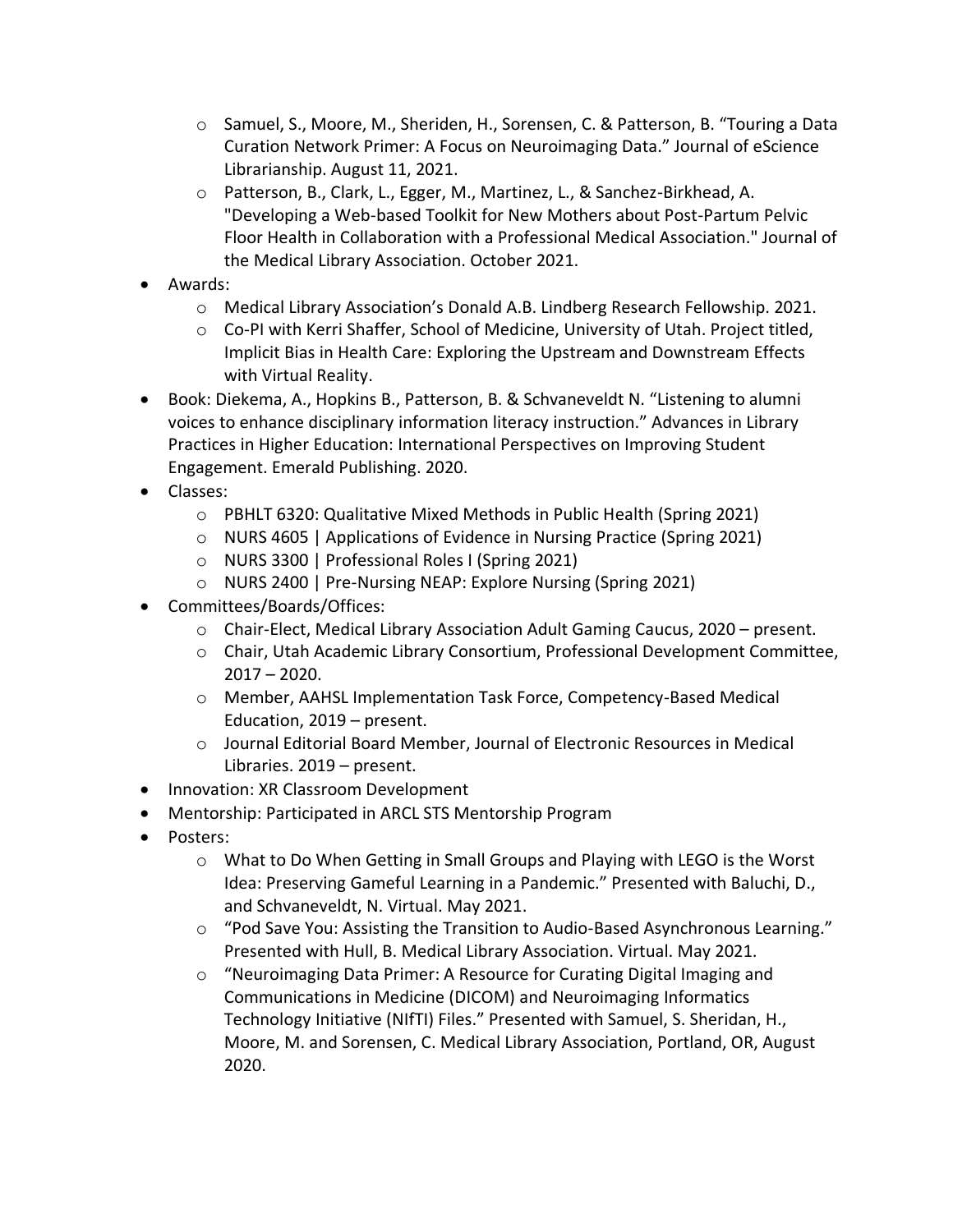- $\circ$  "Librarians on the Loose: Meeting Our Patrons Where They Are," Presented with Schvaneveldt, N. and Jarvis, C. Medical Library Association, Portland, OR, August 2020.
- $\circ$  "Stop, Collaborate, and Listen: Exploring the Gameful Side of Nursing Education," Presented with Schvaneveldt, N., Kranz, C., Butt, A., and Macali, J. Medical Library Association, Portland, OR, August 2020.
- Presentations:
	- $\circ$  "How to Submit a Video Article." Presented to the University of Utah Libraries Works in Progress Series, on session titled, "Writing it Up." July 2021.
	- $\circ$  "Developing Communities of Practice from MIRA." Presented with Zelip, B., Romero, D. Koffel, J. and Anderson, P. Makerspaces for Innovation and Research in Academics. Virtual. July 2021.
	- o "Neuroimaging DICOM and NIfTI Data Primer." Presented with Samuel, S. Sheridan, H., Moore, M. and Sorensen, C. Data Curation Network All Hands Meeting. June 2021.
	- o "Capturing Oral Histories of Healthcare Workers During the COVID19 Pandemic." Medical Library Association. Presented with Neatrour, A. Case, G, and Myntti, J. Virtual. May 2021.
	- o "Librarian Involvement in Competency-Based Medical Education: A Scoping Review." Medical Library Association. Presented with Cyrus, J., Knapp, M. Zeigen, L. and Blevins, A. Virtual. May 2021.
	- o "Virtual Games for Library Instruction: Preserving Gameful Learning in a Pandemic." Presented with Schvaneveldt, N. for the MLA Gaming in Adult Learning Caucus. February 2021.
	- $\circ$  "Schwarts Compassionate Care Rounds Love In the Time of COVID." Presented with Carey, A. February 2021.
	- o Presented about 3D printed PPE to the MLA Caucus Clinical Librarians and Evidence-Based Healthcare. October 2020.
	- $\circ$  "Evaluating Resources for a Toolkit for New Mothers Concerned about Changes in their Pelvic Floor." American Public Health Association Annual Meeting, San Francisco, California, October 2020. Virtual.
	- o "Trauma Bay Virtual Reality A Game Changer for ATLS Instruction and Assessment." Oral Presentation for Annual Meeting of American Association for the Surgery of Trauma, Waikoloa, Hawaii, September 2020. Virtual.
	- o "Inclusive imagining: encouraging & capturing diverse perspectives to create an inspiring, actionable strategic plan." Medical Library Association, Portland, Oregon, August 2020. Virtual.
	- $\circ$  "Breaking the Silence: Hosting Awareness Events on Campus During Crisis." Medical Library Association, Portland, Oregon, August 2020. Virtual.

# **Margie Sheppard**

# **National Network of Libraries of Medicine, Region 3**

• For donating to the chapter endowment when she paid her 2021 MCMLA dues